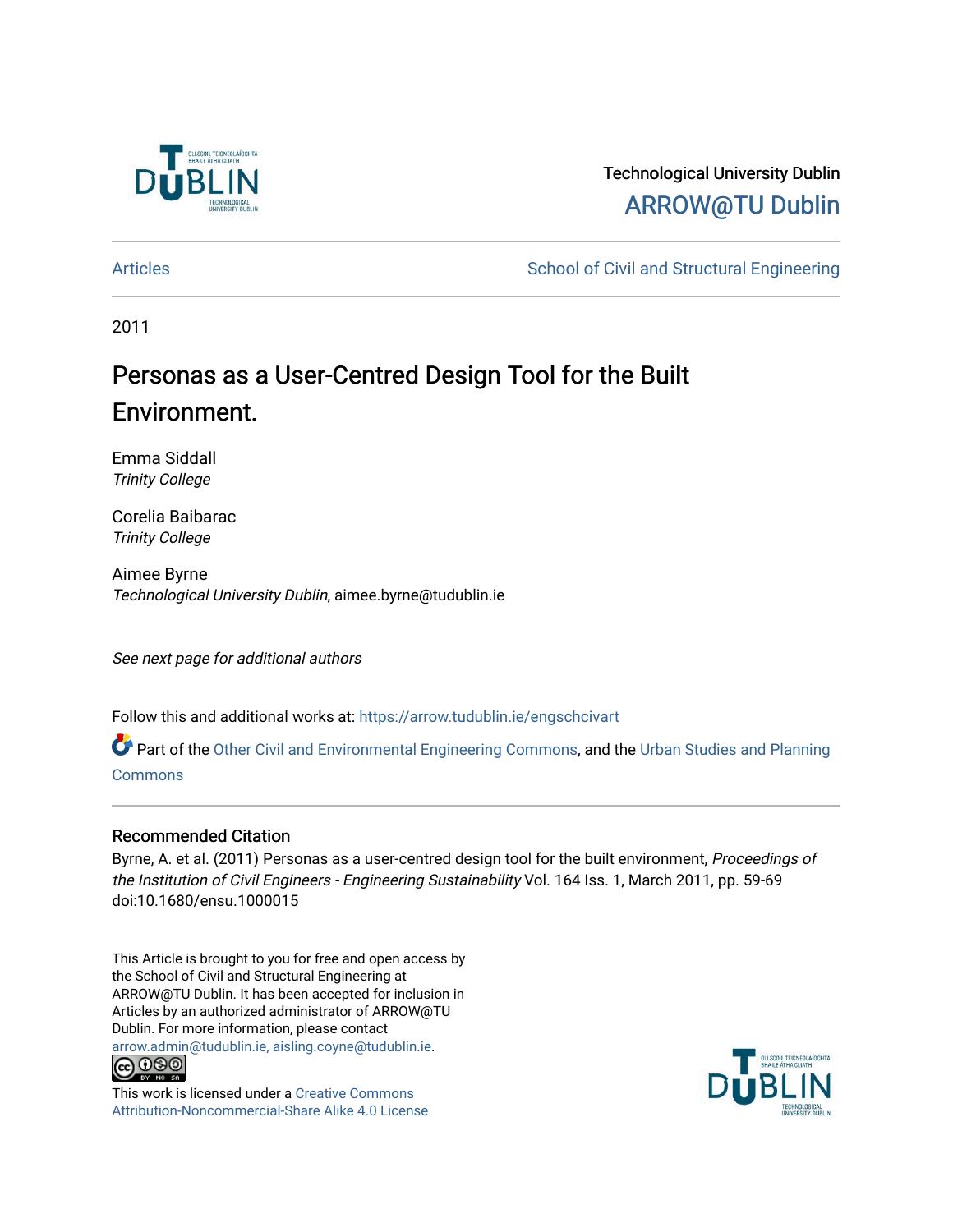# Authors

Emma Siddall, Corelia Baibarac, Aimee Byrne, Niall Byrne, Ashling Deasy, Nuala Flood, Camille Goulding, Shane O'Driscoll, Niamh Rabbitt, Angharad Sweeney, Yue Wang, and Mark Dyer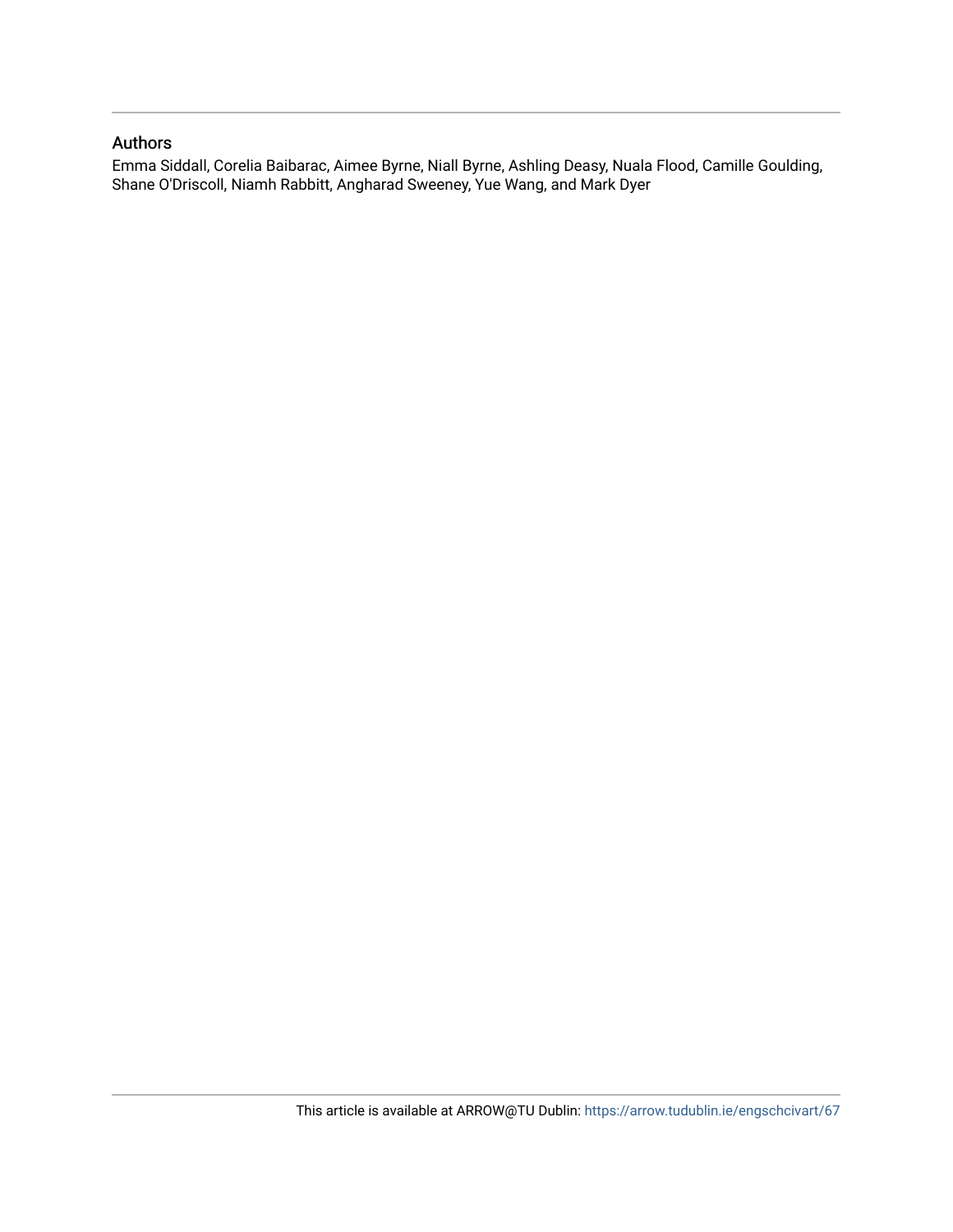Engineering Sustainability Volume 164 Issue ES1

Personas as a user-centred design tool for the built environment Siddall et al.

ice | proceedings **ICE Publishing: All rights reserved** 

Proceedings of the Institution of Civil Engineers Engineering Sustainability 164 March 2011 Issue ES1 Pages 59–69 doi: 10.1680/ensu.1000015 Paper 1000015<br>Received 29/04/2010 Received 29/04/2010 Accepted 22/07/2010 Published online 25/01/2011 Keywords: design methods & aids/sustainability/urban regeneration



# Personas as a user-centred design tool for the built environment

#### Emma Siddall PhD

Research Fellow, TrinityHaus, Trinity College, Dublin, Ireland Corelia Baibarac M. Arch(Hons), MRIAI Postgraduate Researcher, TrinityHaus, Trinity College, Dublin, Ireland Aimee Byrne BA, BAI(Hons), MIEI Postgraduate Researcher, TrinityHaus, Trinity College, Dublin, Ireland Niall Byrne BA, BAI(Hons), MIEI

Postgraduate Researcher, TrinityHaus, Trinity College, Dublin, Ireland Ashling Deasy BA, BAI(Hons), MIEI

Postgraduate Researcher, TrinityHaus, Trinity College, Dublin, Ireland Nuala Flood BSc(Arch)(Hons), B.Arch(Hons), MRIAI

Postgraduate Researcher, TrinityHaus, Trinity College, Dublin, Ireland

# Camille Goulding BA(Hons)

Postgraduate Researcher, TrinityHaus, Trinity College, Dublin, Ireland Shane O'Driscoll BA, BAI(Hons), MIEI

Postgraduate Researcher, TrinityHaus, Trinity College, Dublin, Ireland Niamh Rabbitt MSc, DIC

Postgraduate Researcher, TrinityHaus, Trinity College, Dublin, Ireland Angharad Sweeney BA, BAI(Hons), MIEI

Postgraduate Researcher, TrinityHaus, Trinity College, Dublin, Ireland Yue Wang MEngSc

Postgraduate Researcher, TrinityHaus, Trinity College, Dublin, Ireland Mark Dyer MA, DPhil, MICE, CEng

Director, TrinityHaus, Trinity College, Dublin, Ireland

The physical structure of a city frequently defines how people interact with each other and their environment. This paper examines the use of personas as a user-centred design tool for the re-engineering of a city to promote sustainable behaviour and social inclusion of its citizens (the Eight Eyes of Dublin Project). The research was carried out through the adoption of personas and collaboration with design partners to identify barriers to sustainability, and resulted in recommendations for the future development of Dublin city, Ireland. These recommendations are then compared with the draft Dublin development plan 2011–17 to determine the effectiveness of personas as a design tool for identifying key issues for sustainability in the built environment. The results suggest that personas may be an appropriate tool for universal design and may act as a good diagnostic tool in the early stages of the re-engineering of urban areas towards sustainability. It is concluded that personas may work most effectively when used in combination with other user-centred design tools, such as participatory design.

#### 1. Introduction

Over 50% of the world's population now live in cities (UNFPA, 2009). Urban environments account for more than 70% of the total energy consumed by humans despite the fact that cities and towns only occupy 0.4% of the earth's surface (Filippín and Flores Larsen, 2009). Furthermore, cities and urban areas emit 75% of the world's greenhouse gases (Clinton Climate Initiative, 2009). It is argued that increased urbanisation will lead to an increase in the consumption of resources and environmental damage unless our development trajectory is substantially altered. Urban environments are clearly a driving force of global development; however, they also offer opportunities for change and are quite likely to act as the fulcrum around which sustainable development may be achieved in the future. Cities, when well-planned, can offer living conditions that facilitate socially, environmentally and economically sustainable behaviour.

A sustainable city is one that keeps its resource use and waste generation to within the limits of the planet (Chi et al., 2006). For example, dense and more compact urban settlements allow for increased active travel and public transport use thus reducing

reliance on car travel, energy consumption and carbon dioxide emissions (Newman and Kenworthy, 1989). The retrofitting of existing buildings and the energy-efficient design of new buildings is also contributing to reduced energy consumption within cities. Dale and Newman (2008) argue that social capital and strong communities are also essential ingredients for the creation of a sustainable city. However, cities have traditionally been designed for cars, therefore in order to create socially sustainable cities there is a need to refocus urban design on the people who use the built environment (Randall, 2003).

It is imperative to understand the hindrances and barriers to sustainability created by the built environment in order to appreciate how the existing structure of the city needs to be reengineered to promote sustainable behaviour among the urban population, such as reduced car use and increased public transport use and active travel, improved social cohesion and reduced energy consumption.

1.1 Universal design and urban sustainability In order to achieve global sustainability, sustainable behaviour of urban populations, such as that outlined above, needs to be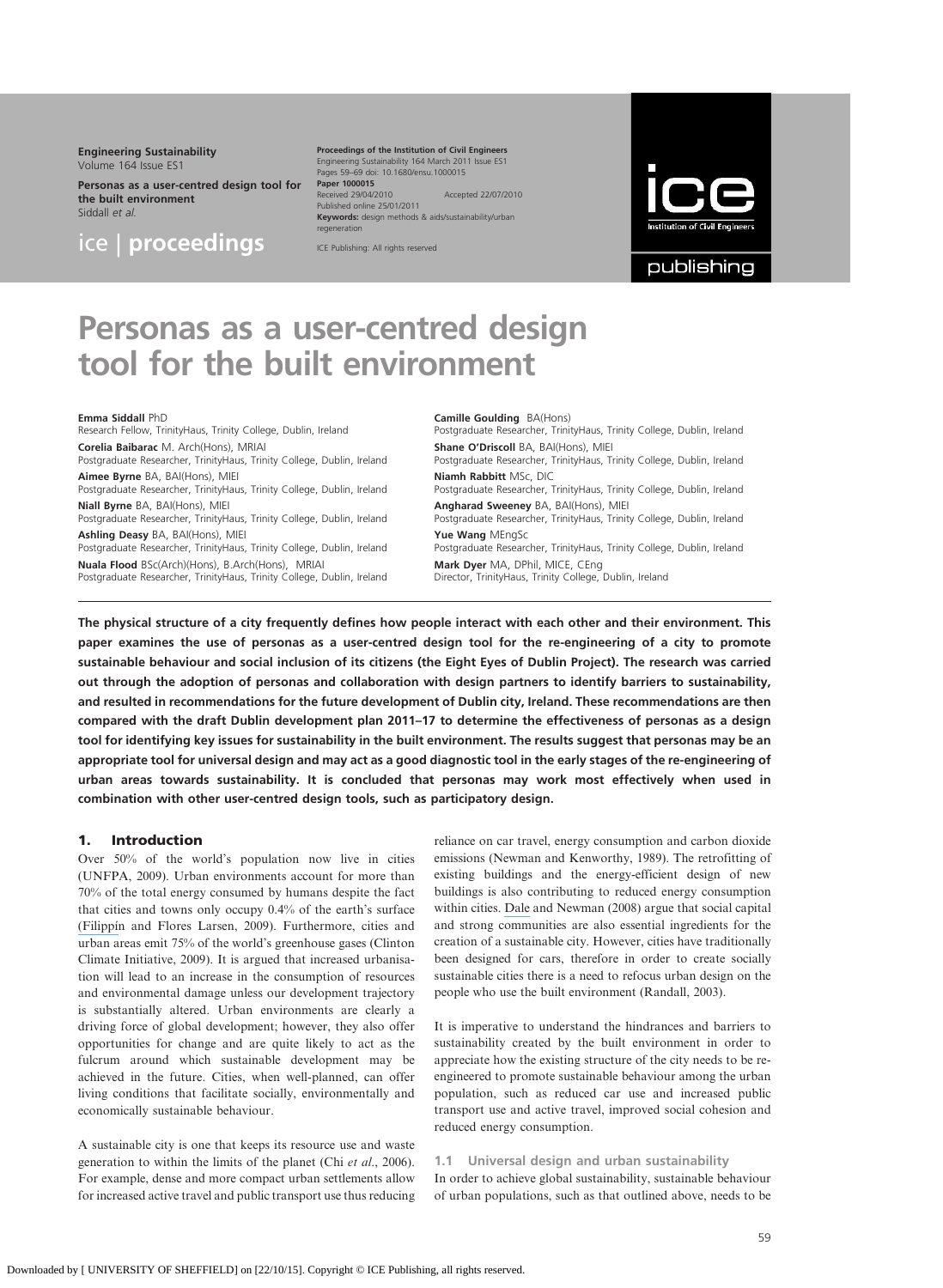facilitated. However, the needs and demands of urban citizens varies considerably (Afacan and Erbug, 2009), therefore the user-centred design of cities is becoming a pressing issue for global sustainability. 'Universal design' is a framework for the design of products, places, information and policy so as to be usable by the widest range of people operating in the widest range of situations (Center for Universal Design, 1997; Knecht, 2004). It seeks to design for all users rather than focusing on usability for people with disabilities or special requirements (Iwarsson and Stahl, 2003).

The universal design approach views disability as a socially constructed state due to the environmental barriers in which the user exists (Gossett et al., 2009). The same could also be said for unsustainable behaviour, which is often caused by poor design of the built environment that forces the user to engage in environmentally damaging behaviour. Through careful consideration of user needs in the design of the built environment, cities can be created that allow the social inclusion of all members of society and facilitate environmentally sustainable behaviour by its citizens. However, there is a need to involve residents of the area in the design of the built environment in order for future developments to be successful in the long term (Cabe, 2007).

User-centred product design has been used to facilitate sustainable behaviour, such as in the design of Unilever's dishwasher tablet, which allows the user to use the optimum amount of powder while minimising negative environmental impacts (Lockton et al., 2008). However, to date there has been little work carried out on methods for universal and sustainable design within the built environment. Afacan and Erbug (2009) developed a heuristic evaluation method to allow designers to consider universal design in the built environment, but this work does not consider the environmental sustainability of the design.

#### 1.2 User-centred design tools

Typically, user-centered approaches agree design goals between users and designers; these designs are then developed and tested with users until the goals are met (Blomquist and Arvola, 2002). There is a wide variety of methods to assess the needs of the user in the design of products and environments. These include field studies, iterative design, focus groups, user interviews (Mao et al., 2005) and contextual and participatory design (Blomquist and Arvola, 2002). Scenario planning has been used by architects and planners to introduce potential future needs into the design of the built environment (Brand, 1994); however, this frequently focuses on a very small group of users. In order to engage citizens in the design of their built environment, methods such as public meetings, consultation events, special interest forums, exhibitions and interactive websites have also been used (Wates, 2000). Nevertheless, not all members of a community engage with the design process.

Despite the plethora of design tools, universal design is still a challenging process. Pruitt and Adlin (2005) argue that the reasons for this are threefold. First, it is frequently difficult for the designer to understand truly the users' needs; second, users' needs are complex and varied and frequently the needs of different users contradict one another; finally, there is a need for methods that maintain the user at the centre of the design teams' efforts. In addition to these issues, when attempting to include the community in the design of the built environment it is difficult to engage all citizens and users, therefore there is a risk that not all users' needs will be considered by the tools outlined above and by Wates (2000). Pruitt and Adlin (2005) suggest that the use of fictional personas may offer an engaging and focused embodiment of the user to which design teams can refer to ensure that their designs remain user focused. This tool also offers a method through which the needs of users who do not engage in the participatory process can be considered in the design plans.

#### 1.3 Personas as a design tool

Cooper (1999) developed the concept of personas as a goaldirected design tool for software design. When attempting to design user-friendly products the needs of the user may be illdefined leading to a design that fulfils no user's needs fully; however, using personas in the design process forces the designer to deal with specific user needs (Cooper, 1999).

A persona is a precise description of the user and what they wish to achieve (Blomkvist, 2002). They are normally constructed from data gathered from interviews, questionnaires, focus groups and work with design partners (Bichard et al., 2005), and offer a narrative of the user's experience with a product or system. In order to be effective personas need to be goal orientated as the goal gives direction to the design (Jacobs et al., 2008). Blomkvist (2002) noted that the more specific the persona the more effective it is as a design tool. As a critical design tool, personas allow for greater understanding of users, their goals and behaviours within a specific environment. They provide a snapshot of user needs, are an engaging reference for professionals (Bichard et al., 2006), and serve as a communication tool that keeps the user at the centre of the design process (Blomquist and Arvola, 2002). In addition, the use of personas facilitates universal design as a design solution can be matched to a number of seemingly disparate user groups, through identifying similarities of need between different personas (Bichard et al., 2006).

### 1.4 The use of personas in the design of a sustainable built environment

In order to enable environmentally sustainable behaviour and social inclusion within a built environment it is necessary to develop physical structures that facilitate rather than hinder the population. This research sought to use personas to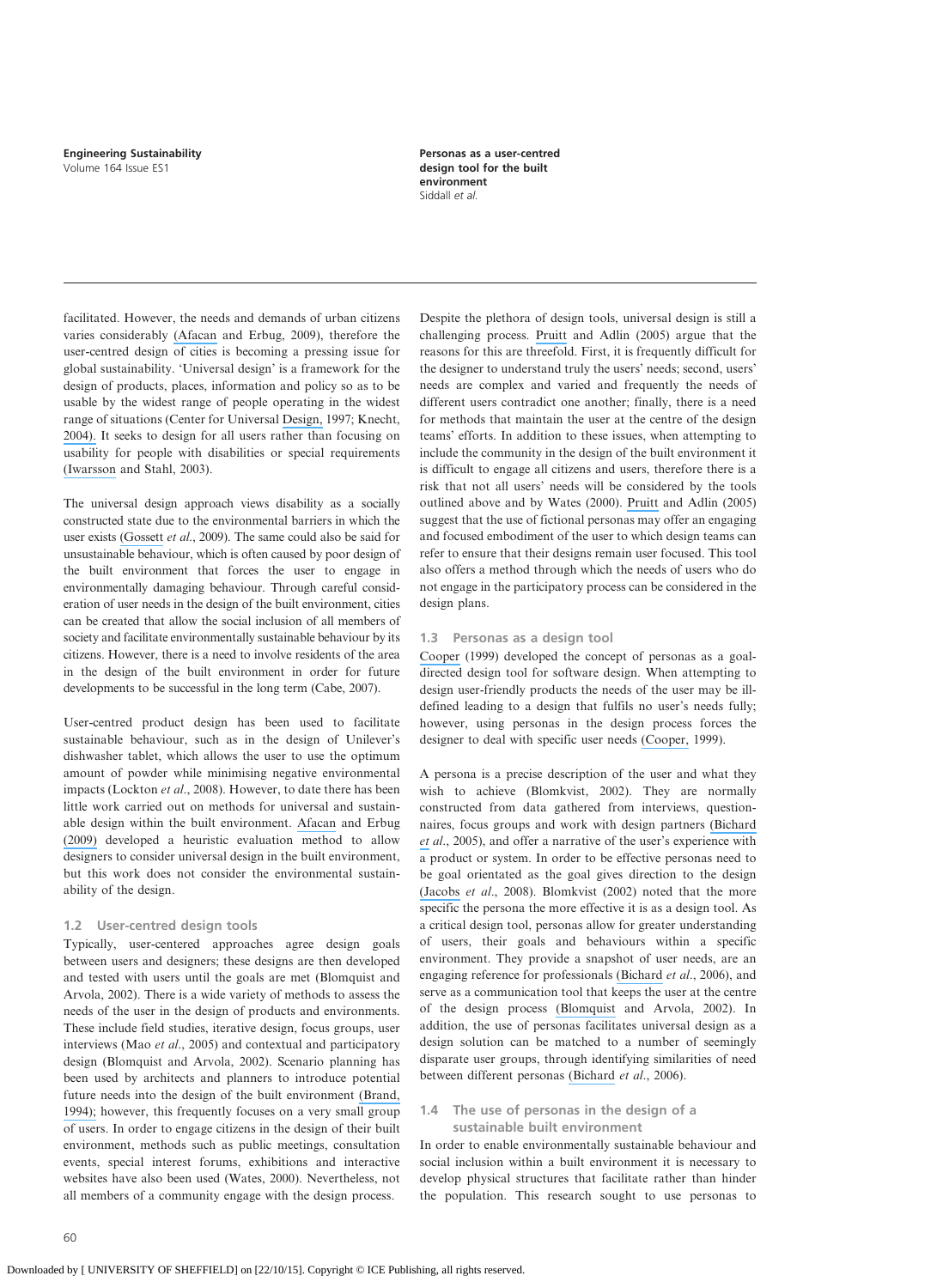identify aspects of the built environment of Ireland's capital city, Dublin, which hinders sustainable behaviour and social inclusion of its citizens, and to recommend ways in which the city could be retrofitted in order to facilitate both environmental and social sustainability.

The use of personas as a design tool for product design can be transferred to the design of a user-centred built environment. Personas can be used to create accounts of a particular citizen experience within a given built environment, to describe how the user interacts with the physical environment of the city, and how this enables or prohibits their desired behaviour. Personas have been used to voice how the failing of product design restricts certain users and to identify future design solutions that can meet user needs better (Bichard et al., 2006). Through the application of personas to the design of the built environment similar conclusions can be drawn, as aspects of the city that restrict use by certain personas can be identified and recommendations for retrofitting and re-engineering to provide a more user-centered and sustainable design can be made. In keeping with the philosophy of universal design this research seeks to identify common needs within the built environment across many personas in order to make recommendations for future development scenarios for Dublin city, which could serve to improve sustainability for all citizens.

The population of Dublin city is just over 500 000 (Central Statistics Office, 2010) and the city covers 115 km<sup>2</sup>. Dublin is at sea level, and is naturally divided into north and south by the River Liffey and is ringed by the Royal Canal to the north and the Grand Canal to the south. The city centre is served by rail, tram and bus networks. In the recent European green city index report (Siemens, 2009), Dublin ranked 21 out of the 30 European cities examined in terms of environmental sustainability, and last in terms of its transport options.

The draft Dublin city development plan 2011–17 (DCC, 2010), hereafter referred to as the draft development plan or the plan, seeks to ensure that Dublin becomes a sustainable, accessible city with thriving neighbourhoods. Dublin's citizens were engaged in the development of the plan through consultation events and an online comments forum. The plan places the creation of a low carbon sustainable Dublin as its top priority and recognises the need to put the user at the centre of future development if this goal is to be achieved. This paper investigates the degree to which personas can be used to further this goal and the extent to which the draft development plan already recognises the needs of Dublin's citizens.

The remainder of this paper will outline the methodology used for the creation of the personas, and will discuss how these personas were used to assess the effect of Dublin's built environment on the sustainable behaviour and social inclusion

of its citizens. The personas' recommendations for the improvement of Dublin's built environment will be compared with the objectives of the draft development plan (DCC, 2010), and a tangible example of barriers to footpath accessibility is discussed. Finally, the suitability of personas as a design tool for the re-engineering of the built environment is discussed.

## 2. Methodology

## 2.1 Development of the personas

Personas were developed and adopted by the researchers in order to identify the barriers to sustainable behaviour and social inclusion. Pruitt and Adlin (2005) outlined the stages of persona development as: the identification of representative users; data collection; persona creation; persona development and validation of the personas. This method was followed in the development of the personas for this current project. Initially, Central Statistics Office (2010) data were consulted to determine the demographics of Dublin's population; using these data a brainstorming session identified 20 potential personas. Blomquist and Arvola (2002) recommend that when the needs of two personas overlap they should be merged into one; this was the case with many of the personas in the initial list of 20, such as a wheelchair user and an elderly person, both of whom have limited mobility and as a result may be socially excluded from many aspects of urban living. A cast of between three and seven personas has been suggested as reasonable when conducting work of this nature (Blomquist and Arvola, 2002). When the personas with overlapping needs were eliminated eight personas remained; these personas and how they represent Dublin's population are detailed in Table 1. The choice of the personas will always affect the results from work of this nature; however, it was felt that the personas chosen for this research were representative of the needs of the Dublin population. In particular the wheelchair user was appropriate as their needs represented those of anyone with limited mobility. The urban food grower also considered the potential impacts of future threats to food security, especially for an island nation such as Ireland, which relies heavily on imported food.

In the next stage, the behaviour, expectations and motivations of these personas were identified through several sources, which included interviews and questionnaires delivered to relevant stakeholders in addition to work with specific design partners. Central Statistics Office (2010) data were also consulted to provide additional details on the interaction of each persona with Dublin's built environment. The personas were then developed and in the final stage they were validated with the design partners to ensure that they were representative of typical citizen behaviour.

Once the initial stage of stakeholder engagement has been completed and the personas have been developed they can be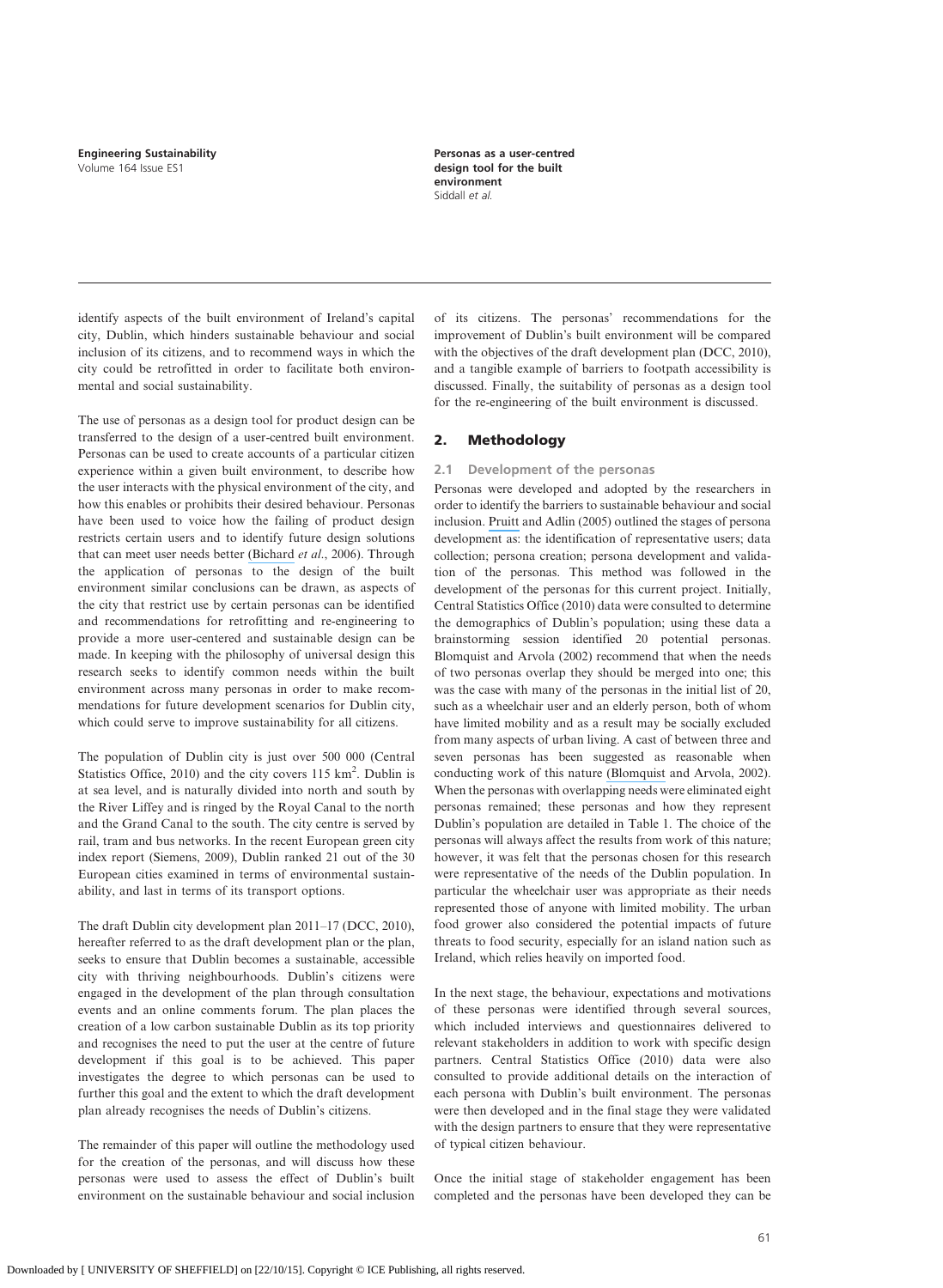|                                                          |                                                                                                                                                          |                                                                                                                                                                                                     |                                                                                                                                                        | Name                                                                                                                      |                                                                                                                                                                                      |                                                                               |                                                                                                                      |                                                                                              |
|----------------------------------------------------------|----------------------------------------------------------------------------------------------------------------------------------------------------------|-----------------------------------------------------------------------------------------------------------------------------------------------------------------------------------------------------|--------------------------------------------------------------------------------------------------------------------------------------------------------|---------------------------------------------------------------------------------------------------------------------------|--------------------------------------------------------------------------------------------------------------------------------------------------------------------------------------|-------------------------------------------------------------------------------|----------------------------------------------------------------------------------------------------------------------|----------------------------------------------------------------------------------------------|
|                                                          | Leah                                                                                                                                                     | Jennifer                                                                                                                                                                                            | Owen                                                                                                                                                   | Dylan                                                                                                                     | Anna                                                                                                                                                                                 | Brian                                                                         | James                                                                                                                | Aoife                                                                                        |
| Persona type                                             | Urban food<br>grower                                                                                                                                     | Artist                                                                                                                                                                                              | Wheelchair user                                                                                                                                        | Child                                                                                                                     | Suburban dweller                                                                                                                                                                     | Tourist                                                                       | University<br>student                                                                                                | Expectant<br>mother                                                                          |
| Age (years)                                              | 24                                                                                                                                                       | $\frac{8}{3}$                                                                                                                                                                                       | 28                                                                                                                                                     | $\overline{\phantom{0}}$                                                                                                  | 32                                                                                                                                                                                   | 42                                                                            | $\overline{21}$                                                                                                      | 30                                                                                           |
| Gender                                                   | Female                                                                                                                                                   | Female                                                                                                                                                                                              | Male                                                                                                                                                   | Male                                                                                                                      | Female                                                                                                                                                                               | Male                                                                          | Male                                                                                                                 | Female                                                                                       |
| Employment                                               | professional<br>Young                                                                                                                                    | Self-employed<br>artist                                                                                                                                                                             | Civil servant                                                                                                                                          | Primary school<br>student                                                                                                 | professional<br>Young                                                                                                                                                                | Accountant                                                                    | University<br>student                                                                                                | Engineer                                                                                     |
| residence<br>Place of                                    | outside the city<br>apartment just<br>Rented<br>centre                                                                                                   | north inner city<br>house in the<br>Small rented                                                                                                                                                    | house in a north<br>Semi-detached<br>Dublin suburb                                                                                                     | Detached house in<br>a south Dublin<br>suburb                                                                             | built north Dublin<br>house in a newly<br>Semi-detached<br>suburb                                                                                                                    | Hotel in the city<br>centre                                                   | apartment in a<br>north Dublin<br>Rented<br>suburb                                                                   | house in a south<br>Semi-detached<br>Dublin suburb                                           |
| Goals                                                    | percentage of<br>To be able to<br>her own food<br>grow a                                                                                                 | To be able to live<br>lifestyle in Dublin<br>while working as<br>a sustainable<br>an artist                                                                                                         | To be able to live<br>in the city centre<br>and engage in<br>normal social<br>activities                                                               | travel to and from<br>active or public<br>activities using<br>extracurricular<br>To be able to<br>school and<br>transport | travel and leisure<br>newly developed<br>engage in active<br>neighbourhood<br>activities in her<br>To be able to                                                                     | Б<br>To be able to<br>visit Dublin in<br>sustainable<br>manner                | To reduce his<br>consumption<br>energy                                                                               | activities despite<br>her pregnancy<br>To be able to<br>normal social<br>engage in           |
| representation<br>of Dublin's<br>population<br>Persona's | allotment space<br>councils (Healy,<br>county and city<br>and a limited<br>experiencing<br>supply from<br>demand for<br>increasing<br>Dublin is<br>2006) | unwaged person<br>were deemed to<br>November 2009<br>425 000 people<br>Statistics Office,<br>Ireland (Central<br>unemployed in<br>artists and an<br>be similar. In<br>The needs of<br>2009)<br>were | people in Ireland<br>have a disability,<br>Statistics Office,<br>limited mobility<br>the majority of<br>Over 36 000<br>whom have<br>(Central<br>2006a) | (Central Statistics<br>of primary school<br>110 000 children<br>There are over<br>age in Dublin<br>Office, 2006c)         | housing stock has<br>33% of Ireland's<br>1996, and many<br>been built since<br>housing estates<br>Department of<br>Environment,<br>unfinished or<br>are currently<br>vacant<br>2007) | Dublin every year<br>(Failte Ireland,<br>tourists visit<br>5 600 000<br>2008) | 53 000 university<br>Statistics Office,<br>Dublin (Central<br>There are over<br>and college<br>students in<br>2006c) | Statistics Office,<br>births in Dublin<br>In 2006 there<br>were 18 000<br>(Central<br>2006b) |
|                                                          |                                                                                                                                                          | Table 1. Details of the eight personas adopted in the project                                                                                                                                       |                                                                                                                                                        |                                                                                                                           |                                                                                                                                                                                      |                                                                               |                                                                                                                      |                                                                                              |

#### Engineering Sustainability

Volume 164 Issue ES1

Personas as a user-centred design tool for the built environment Siddall et al.

Downloaded by [ UNIVERSITY OF SHEFFIELD] on [22/10/15]. Copyright © ICE Publishing, all rights reserved.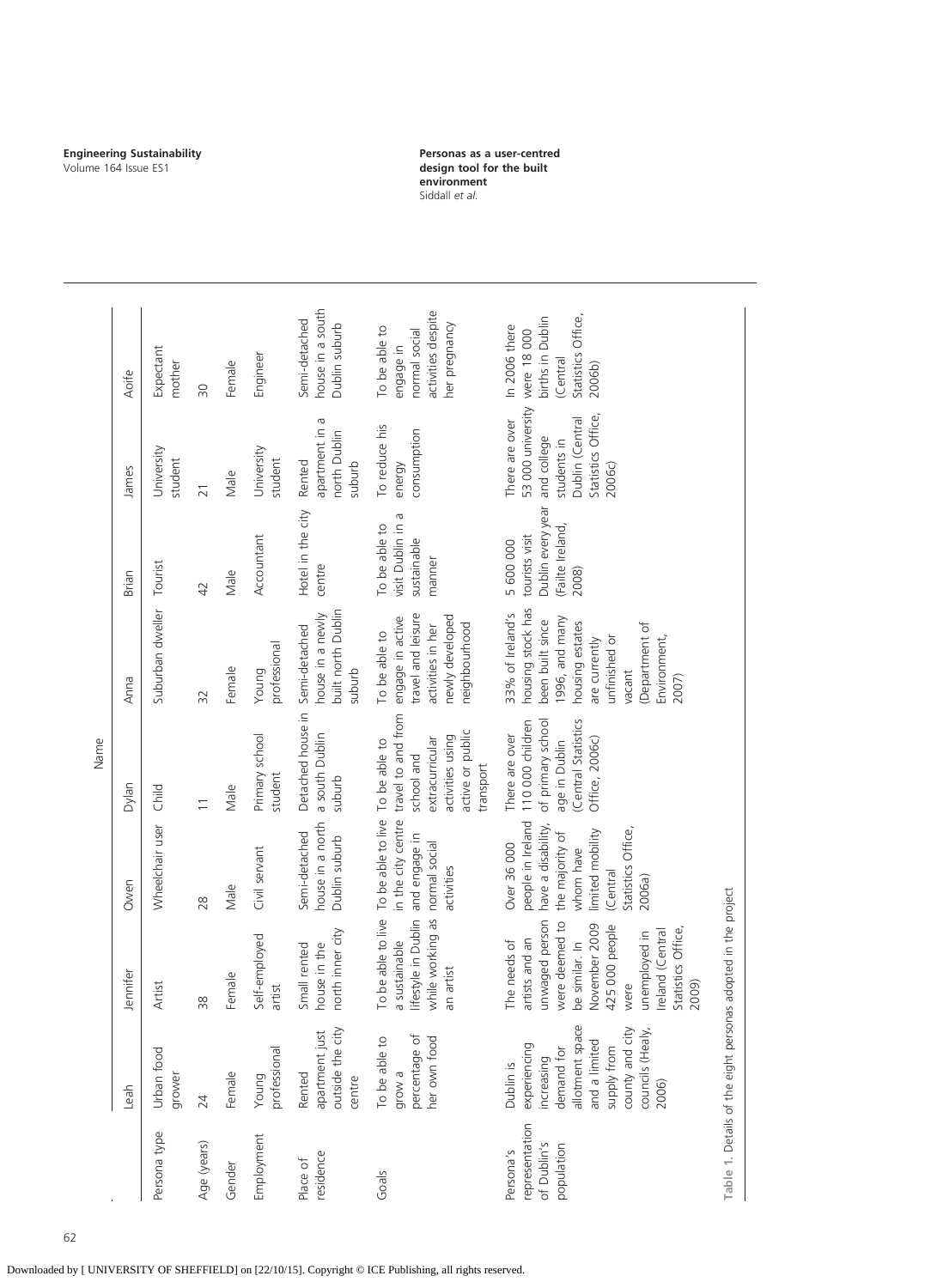integrated into the design process, therefore making this method less labour intensive for the stakeholder than methods such as participatory design. Personas do not necessarily require direct engagement with stakeholders as statistical data can be used to develop the personas, therefore allowing consideration of the needs of users who do not readily engage with typical stakeholder engagement processes such as public meetings.

#### 2.2 Description of the scenarios and field studies

Typically when using personas as part of the design process the personas are placed into a scenario that describes the contexts in which a user interacts with the product or system in question (Blomkvist, 2002). These scenarios identify gaps that frustrate the achievement of the personas' goals and identify opportunities for improved design and recommendations for future development (Langwald et al., 2007). In this current project, once the development of the personas was complete the researchers created scenarios for each of the persona's interactions with the built environment. These scenarios were conducted through field studies during which the researchers adopted a selected persona and experienced a typical journey through the eyes of their persona. These journeys involved a 'day in the life' experience for the chosen persona in Dublin's built environment. The journeys involved taking public transport, engaging in active travel, shopping, leisure activities and consideration of energy consumption and the environmental impact of behaviour. Props such as a wheelchair, an empathy pregnancy belly and a chest-mounted camera were used to help the researchers identify with their personas more fully and record their experiences. Their experiences were related back to the individual goals of the personas as outlined in Table 1, and were recorded using field notes and digital photography. In order to ensure the personas accurately represented the experience of real users, the design partners for each of the personas were also observed interacting with various aspects of the built environment. The scenarios identified barriers within Dublin's built environment for each of the personas and recommendations were made as to how these barriers could be overcome. These recommendations were then compared with the draft development plan (DCC, 2010) to determine whether the diverse needs of the personas could be met by the plan and to assess the suitability of personas as a user-centred design tool for the built environment.

# 3. Results

#### 3.1 Barriers within the built environment

Each of the eight personas had a unique experience of Dublin's built environment as they each had different goals that they hoped to achieve. However, the barriers that they encountered were frequently similar, as detailed in Table 2, and therefore the recommendations for the re-engineering of Dublin towards a more sustainable and universally designed city are a result of the convergence of the needs of all of the personas, as outlined in Table 3.

As shown in Table 3, a total of 28 barriers were recorded by the eight personas along with 31 recommendations for changes to Dublin's built environment. The barriers and associated recommendations can be grouped into five categories

- (a) the need for better local amenities
- (b) the need for improved transport networks
- (c) a greater provision of green spaces
- (d) accessible and universally designed streets
- (e) more energy-efficient buildings.

Table 2 represents the common barriers encountered by the different personas and where overlaps between the personas occurred. As Table 3 provides detail as to the barriers experienced by the personas it will not be repeated here. Therefore, the remainder of this section will discuss the recommendations made for the re-engineering of Dublin's



Table 2. The category of barriers experienced by each persona. Grey indicates experience of the barrier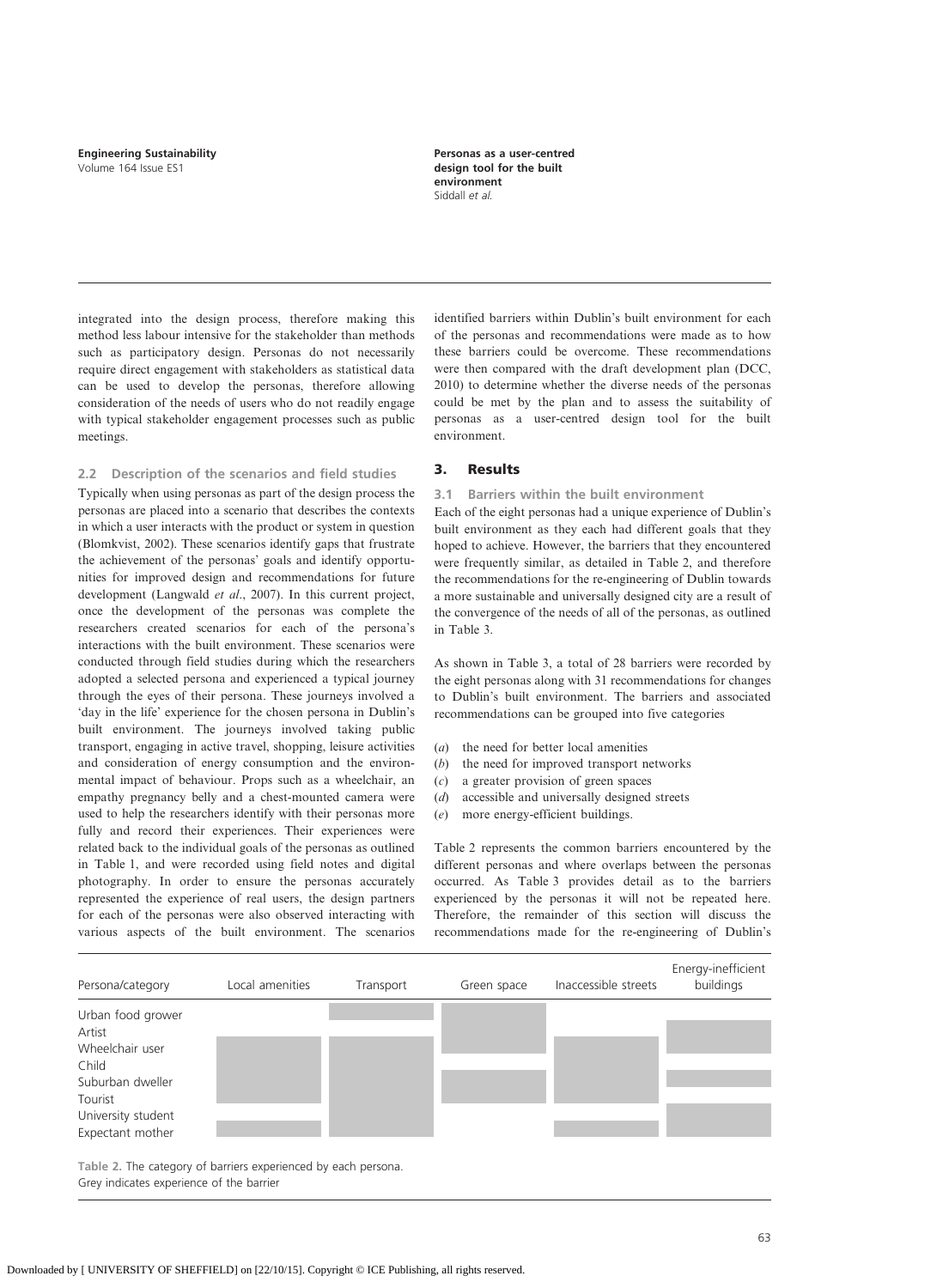| Category                 | Common barriers                                                                                                                    | Recommendations for improvement                                                                            |
|--------------------------|------------------------------------------------------------------------------------------------------------------------------------|------------------------------------------------------------------------------------------------------------|
| Local<br>amenities       | Access to basic amenities such as leisure and social<br>activities, school, doctors and grocery shopping<br>required travel by car | Improved local amenities in the neighbourhood<br>accessible within a walkable or cyclable distance         |
|                          | Lack of access to public leisure space, which eroded<br>social cohesion                                                            | Improved public space                                                                                      |
| Transport                | Public transport is inaccessible and unreliable                                                                                    | Better real-time information on public transport                                                           |
|                          | Lack of real-time information on public transport                                                                                  | Functioning lifts on all forms of public transport                                                         |
|                          | Out-of-order lifts and insufficient or inaccessible<br>ramps at public transport stations                                          | Self-service ramps                                                                                         |
|                          | Lack of sufficient priority seating on public transport                                                                            | More priority seating for a wider variety of users on<br>public transport                                  |
|                          | Lack of access to toilets on public transport                                                                                      | Better access to public toilets on all public transport routes                                             |
|                          | Many locations are not served by adequate public                                                                                   | Better reliability and frequency of public transport                                                       |
|                          | transport                                                                                                                          | More locations served by public transport                                                                  |
|                          | Walking and cycling routes are unconnected, unsafe,                                                                                | Faster, cheaper and safer public transport                                                                 |
|                          | incoherent and inaccessible to many personas                                                                                       | Improved walking and off-road cycling routes that<br>include routes connected to public transport networks |
| Green                    | Poor access to public green space for recreational use                                                                             | Improve the provision of city centre green space for                                                       |
| spaces                   | Lack of access to space for food growing within the city                                                                           | recreation and urban food growing                                                                          |
|                          | Poor-quality public realm                                                                                                          | Create green spaces on unused sites within the city                                                        |
|                          | Many green spaces in Dublin city centre are                                                                                        | Retrofit roof gardens and balconies to apartment                                                           |
|                          | inaccessible or have restricted public access                                                                                      | buildings to provide more private open space                                                               |
|                          |                                                                                                                                    | Provide communal composters or wormeries in<br>apartment buildings or housing estates                      |
|                          |                                                                                                                                    | Create green corridors that would function as pedestrian                                                   |
|                          |                                                                                                                                    | and cycle routes as well as a recreational space that                                                      |
|                          |                                                                                                                                    | connects the city                                                                                          |
|                          |                                                                                                                                    | Creation of leisure facilities in parks such as outdoor gyms                                               |
| Inaccessible<br>streets  | Barriers on pavements such as lampposts and bins<br>Poor signage and lack of street furniture                                      | Removal of barriers on pavements                                                                           |
|                          | Narrow pavements                                                                                                                   | Retrofitting of pavements to improve surfaces and create<br>a cohesive network of kerb cuts                |
|                          | Cobbled streets and uneven pavements                                                                                               | Improved and cohesive street signage and street furniture                                                  |
|                          | Lack of kerb cuts                                                                                                                  | Provision of a network of public toilets                                                                   |
|                          | Steep steps into many buildings                                                                                                    | Smooth sections on cobbled streets                                                                         |
|                          | Lack of public toilets                                                                                                             | A cohesive network of cycle paths                                                                          |
| Energy-                  | Lack of connectivity for pedestrians and cyclists<br>Insufficient thermal insulation, which leads to higher                        | More efficient heating systems in buildings                                                                |
| inefficient<br>buildings | heating bills                                                                                                                      | Better thermal insulation in buildings                                                                     |
|                          | Lack of information on energy consumption                                                                                          | Improved information for residents and provision of                                                        |
|                          | Lack of ability to control energy consumption                                                                                      | building energy management systems                                                                         |
|                          | Energy-inefficient heating systems                                                                                                 | Automation of energy use within buildings                                                                  |
|                          | Energy-inefficient appliances<br>Inaccessible buildings increases energy usage                                                     | Energy-efficient appliances<br>Universal design and improved accessibility in buildings                    |
|                          | Inability for a tenant to improve the sustainability of                                                                            | Change to the Tenancy Act to allow tenants to improve                                                      |
|                          | their home                                                                                                                         | the sustainability of their homes                                                                          |
|                          |                                                                                                                                    | Provide loans to renters from utility companies for the                                                    |
|                          |                                                                                                                                    | retrofitting of buildings; these loans would then be paid<br>back through utility bill payments            |

Light grey signifies recommendations included in the draft development plan, dark grey identifies recommendations that are not considered by the plan.

Table 3. Common barriers encountered by the personas and recommendations for improvements to the built environment

64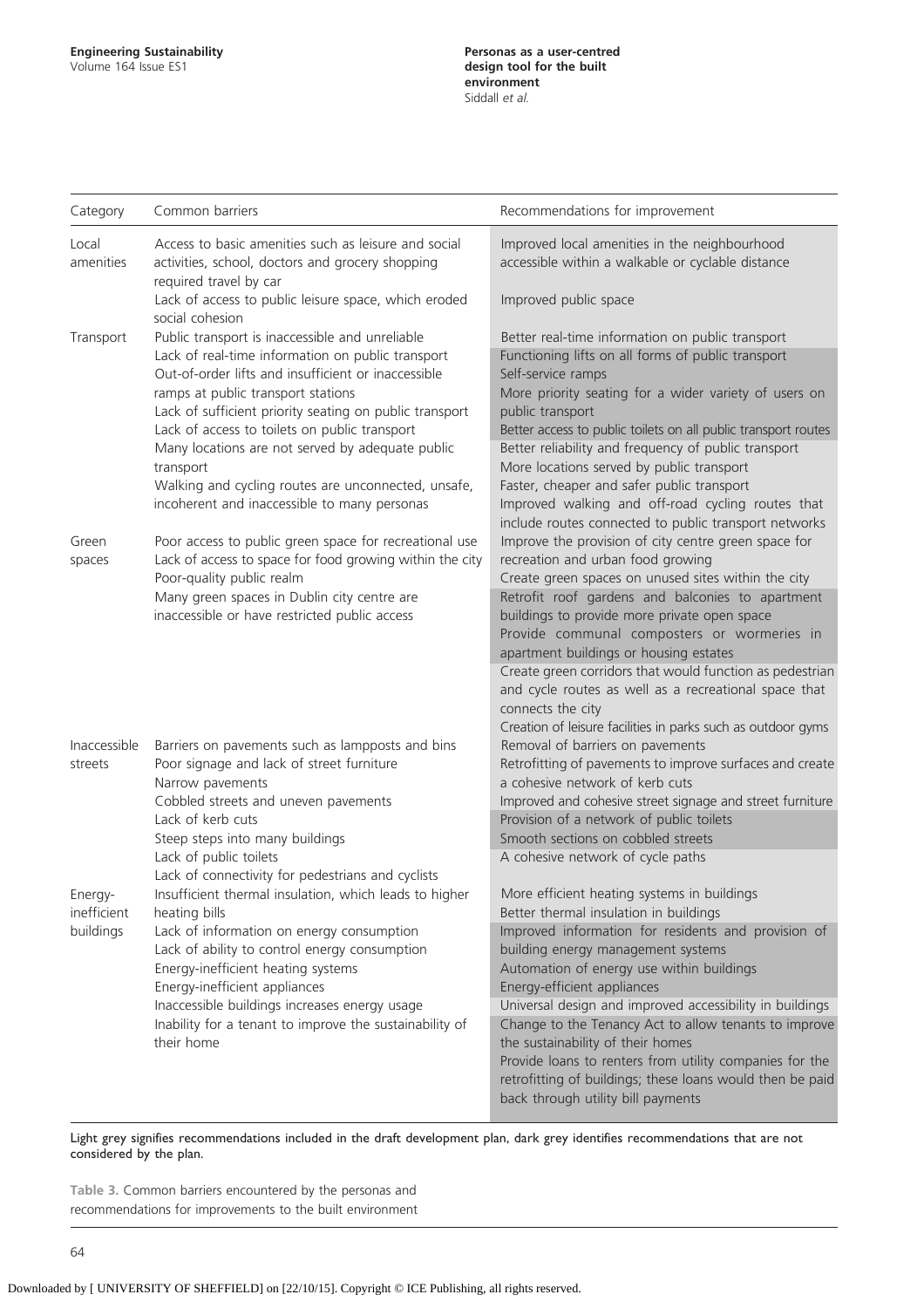Volume 164 Issue ES1

Personas as a user-centred design tool for the built environment Siddall et al.

built environment and how this relates to the objectives of the draft development plan (DCC, 2010).

### 3.2 Persona recommendations and the Dublin city development plan

The recommendations for the re-engineering of Dublin's built environment made by the personas (Table 3) were compared with the policies and objectives outlined in the draft development plan (DCC, 2010). The plan addressed the majority of the recommendations made by the personas; however, it was noted that the personas' recommendations not addressed by the plan tended to be focused on specific aspects of universal design, see Table 4.

As shown in Table 2, five of the eight personas made recommendations for improved provision of local amenities; this is addressed by the draft development plan as it aims to create a range of local amenities and public spaces in all neighbourhoods, especially new developments. The access to these amenities will also be improved through the creation of walking and cycling routes. Transport routes were highlighted as a barrier by seven of the eight personas, and most of the personas' recommendations are addressed by the draft development plan. The plan sets out objectives to increase the use of public and active transport through the creation of a cohesive network of walking and cycling paths within the city, and aims to make the cycle network accessible to more vulnerable users through the separation of cyclists from other road users. There are also plans to extend the public transport network and provide real-time information on all routes. Whereas the draft development plan mentions the need for universal design it does not include some of the specific recommendations that

were made by the personas, such as improved lift and ramp facilities, more priority seating on all forms of public transport and increased access to toilet facilities (Table 4).

The draft development plan recognises the need for increased provision of green space and therefore addresses many of the personas' recommendations in terms of ensuring there is sufficient green space in all new developments and providing green roofs for new apartment buildings. It also recognises the need to create new green spaces for existing developments and suggests using derelict sites for recreational sites and allotments. There are also plans to create a network of green corridors within the city that connect existing green spaces in order to create a cohesive green infrastructure. While the plan recognises the lack of access to green space for apartment dwellers, it makes no recommendations as to how this could be overcome for existing buildings or how urban food growing could be promoted. Therefore the personas' recommendations of retrofitting balconies and roof gardens to existing apartment buildings and providing communal composters and wormeries (Table 4) may further improve the draft development plan's goals and help to meet the needs of a wider range of Dublin's residents.

Features of Dublin's built environment that made its streets inaccessible were noted as barriers by five of the eight personas used in the project (see Table 2). These included unconnected and unfinished pavements (Figure 1), which made it difficult for the suburban dweller to access their neighbourhood on foot, and a lack of kerb cuts on pavements (Figure 2), which acted as a barrier to the wheelchair user. Congested (Figure 3) and narrow pavements (Figure 4) were barriers for the wheelchair user,

| Category                     | Recommendation not considered by the development plan                                                                                                                                                                                              |
|------------------------------|----------------------------------------------------------------------------------------------------------------------------------------------------------------------------------------------------------------------------------------------------|
| Transport                    | Functioning lifts on all forms of public transport                                                                                                                                                                                                 |
|                              | Self-service ramps                                                                                                                                                                                                                                 |
|                              | More priority seating for a wider variety of users on public transport                                                                                                                                                                             |
|                              | Better access to public toilets on all public transport routes                                                                                                                                                                                     |
| Green spaces                 | Retrofit roof gardens and balconies to apartment buildings to provide more private open space<br>and space for growing food                                                                                                                        |
|                              | Provide communal composters or wormeries in apartment buildings or housing estates                                                                                                                                                                 |
| Inaccessible streets         | Provision of a network of public toilets                                                                                                                                                                                                           |
|                              | Smooth sections on cobbled streets                                                                                                                                                                                                                 |
| Energy-inefficient buildings | Improved information for residents and provision of building energy management systems<br>Automation of energy use within buildings<br>Energy-efficient appliances                                                                                 |
|                              | Change to the Tenancy Act to allow tenants to improve the sustainability of their homes<br>Provide loans to renters from utility companies for the retrofitting of buildings; these loans<br>would then be paid back through utility bill payments |

Table 4. Recommendations made by the personas not considered by the draft Dublin city development plan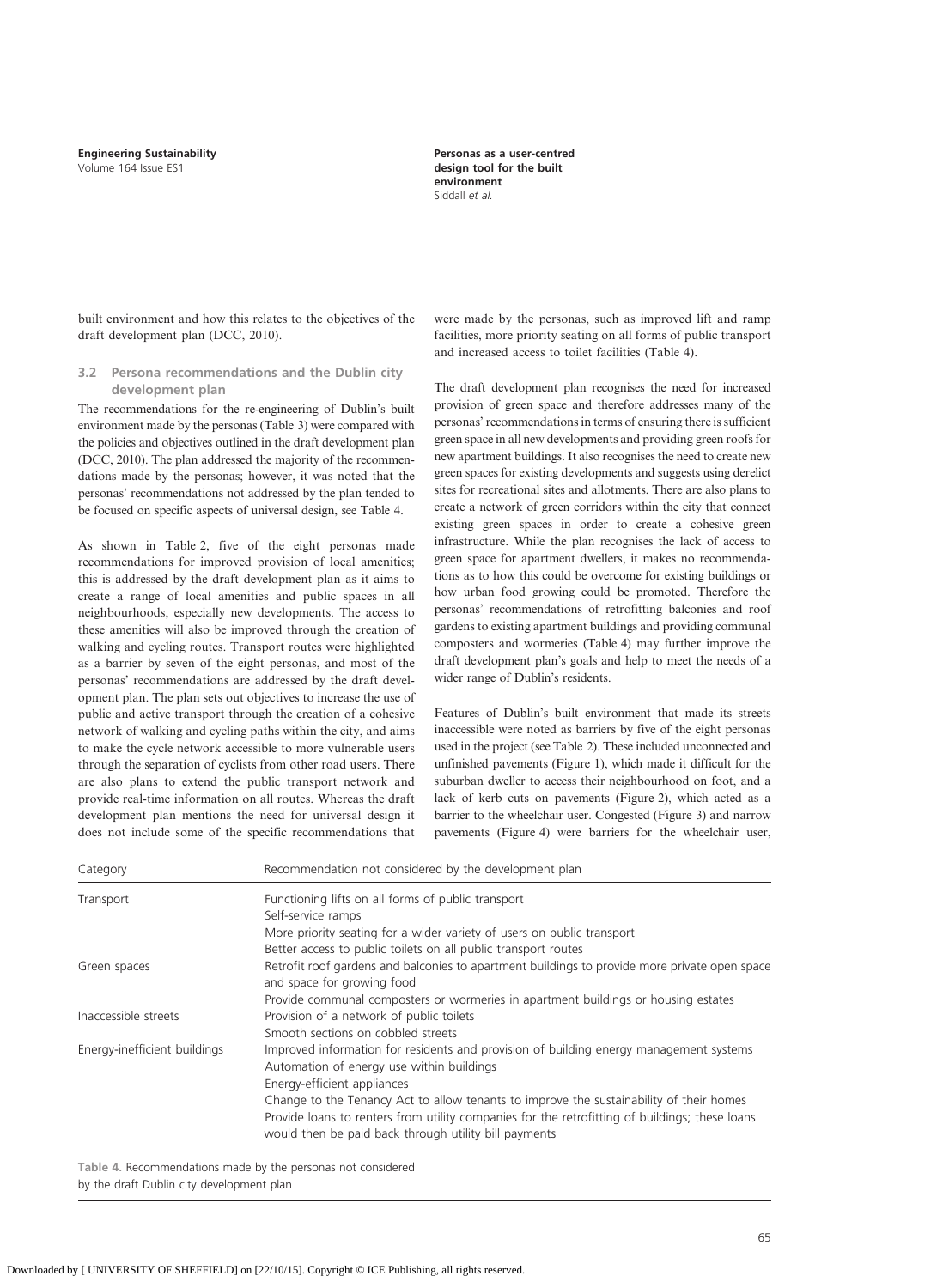tourist, expectant mother and child. The draft development plan addresses some of these barriers insofar as it aims to reduce obstructions on pavements such as unnecessary street furniture and signage. There are also plans to create a cohesive wayfinding system that makes Dublin's streets more legible and connected for both residents of and visitors to the city. The plan mentions the need to create a universally designed streetscape and has objectives such as the widening of pavements and increasing the number of kerb cuts and ramps. However, it does not outline the specific user-centred tools that will be used to achieve this goal other than stating that Dublin City Council plans to work with the relevant universal design agencies (DCC, 2010). The personas used in this project identified the need for greater access to public toilets and the creation of smooth sections of cobbled streets (Table 4); however, these needs are not specifically addressed by the draft development plan.

The personas made recommendations for energy-efficient buildings, some of which are also contained in the development plan, such as improved energy efficiency and heating systems for future building developments. However, several recommendations were made by the personas that were not considered in the development plan, such as improved information on energy consumption for occupants and automation of energy usage in residential and large-scale buildings (Table 4).

### 4. Discussion

The personas used in the Eight Eyes of Dublin Project identified a variety of barriers in Dublin's built environment to the sustainable behaviour and social inclusion of the city's citizens. Once the scenarios had been completed the recommendations made by the personas were compared with the objectives of the draft Dublin city development plan 2011– 17 (DCC, 2010). Many of the recommendations made by the



Figure 1. Unfinished pavement in Clongriffin, Co. Dublin



Figure 2. Wheelchair user trying to mount a pavement without a kerb cut

personas were included in the plan, which suggests that personas are a useful tool for correctly identifying the key barriers to sustainability and the necessary changes for



Figure 3. Congested pavements in Dublin's city centre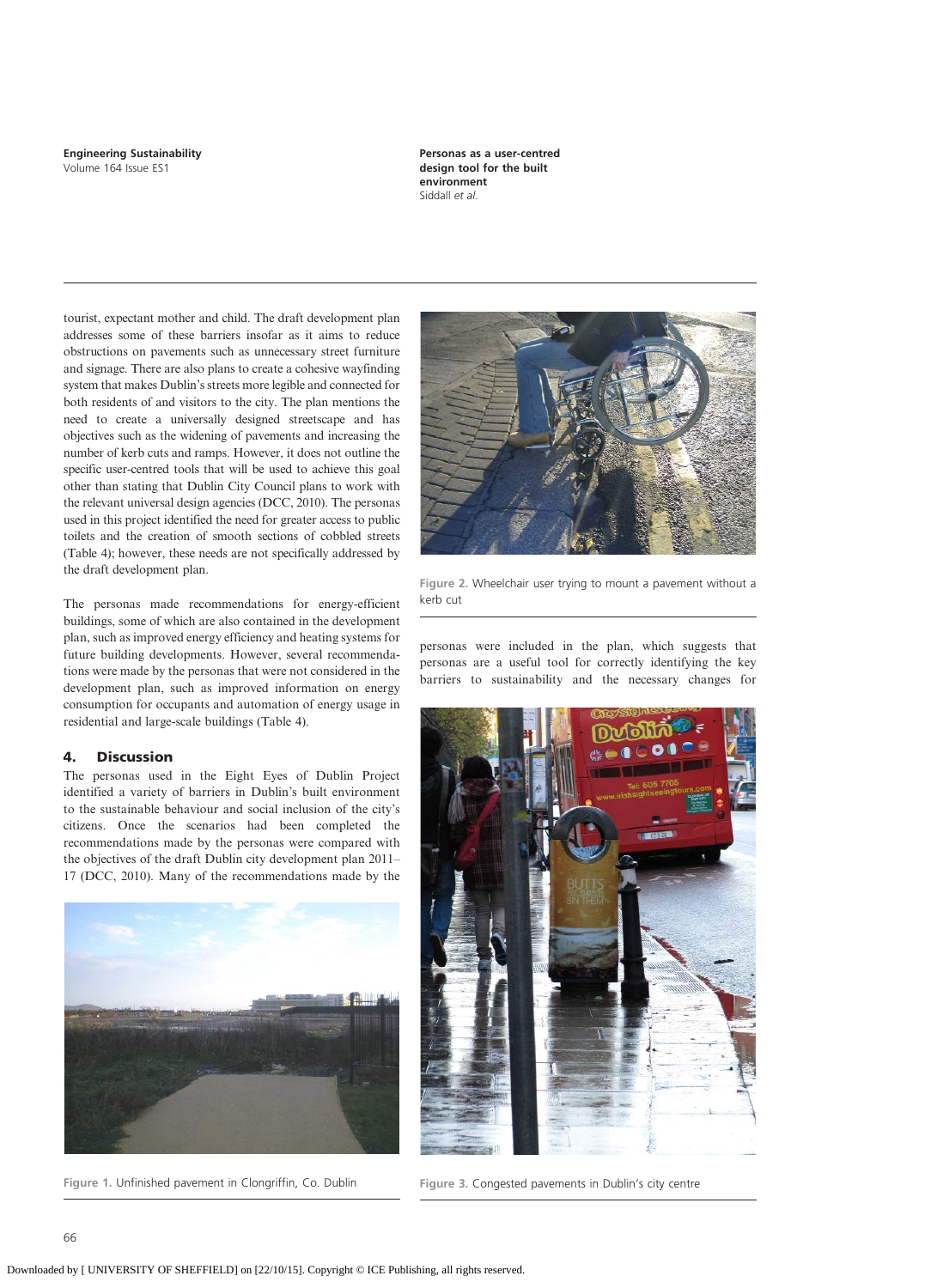Engineering Sustainability Volume 164 Issue ES1

Personas as a user-centred design tool for the built environment Siddall et al.



Figure 4. Narrow pavements beside the River Liffey, Dublin

re-engineering the built environment. In addition, the personas made several recommendations that were not considered in the draft development plan. These recommendations tended to focus on specific user needs such as access to toilets at public transport stations and retrofitting of roof gardens and balcony space to existing apartment buildings. This suggests that personas are also a valuable tool for identifying barriers that may be overlooked when development plans are created using methods of user-centred design with which certain citizens do not engage, such as public meetings and consultation events.

The draft development plan aims to create a two-way dialogue with Dublin's residents and the relevant stakeholders about the future development of the city, and recognises the need to foster a collaborative approach in order to ensure the success of future development projects. Methods to create this dialogue outlined in the plan include the use of the internet to obtain feedback on future development projects. The plan also recognises the importance of universal design in the future development of the city; however, it does not outline specific ways in which this will be achieved other than through communication with relevant agencies who have an interest in universal design. The results from this current project suggest that personas may be a useful tool to keep the user at the centre of the re-engineering process for Dublin city and to identify diverse user needs in the built environment. For example, several personas recommended the need for access to public toilets in order to make streets and public transport more accessible. This recommendation serves the needs of many users as it was suggested by the wheelchair user, expectant mother, child and tourist, and therefore highlights the fact that by designing for the extremes of user needs a more inclusive design for all users is achieved (Gossett et al., 2009).

It has been suggested that personas cannot be used as the sole design tool for user-centred design (Blomquist and Arvola, 2002) and that they may be most useful when used in conjunction with other design tools such as contextual and participatory design (Grudin and Pruitt, 2002). Blomquist and Arvola (2002) argue that personas should be seen as an additional tool in the design process rather than as a replacement for other forms of usercentred design. Personas may be particularly useful as a means of considering the needs of residents who do not typically engage in the design process, but as a tool it does not give residents a sense of ownership over the plans. However, as discussed, in order to be successful, development plans need to include residents in the design process (Cabe, 2007). Therefore, there may be an advantage to using personas in addition to other more participatory design tools outlined earlier in this paper and by Wates (2000). This combined approach could use personas in the initial stages of the design process coupled with stakeholder engagement and participatory design tools at the later stages of the development process.

### 5. Conclusions

The Eight Eyes of Dublin Project found that the use of personas successfully identified some of the most pressing design issues in terms of the sustainability of Dublin's built environment, as highlighted by the draft Dublin city development plan (DCC, 2010). The use of personas as a design tool also made several recommendations for universal design that were not considered in the development plan, suggesting that personas may be a good tool for the consideration of specific user needs within the built environment. Personas may also offer a way of considering the needs of citizens who do not typically engage with the more traditional methods of stakeholder engagement. However, it is argued that personas could be used in conjunction with other user-centred design tools such as participatory design, to ensure that the true needs of the city's population are being met and that the citizens feel engaged with the creation of a sense of place.

#### Acknowledgements

The researchers were funded by the IRCSET graduate research education programme, the IRCSET enterprise partnership and the Dean's strategic fund, Trinity College, Dublin. The authors would like to acknowledge all the design partners who took part in the project and to thank Dr Ruth Collins and Tom Grey for their constructive feedback on an earlier draft of the paper.